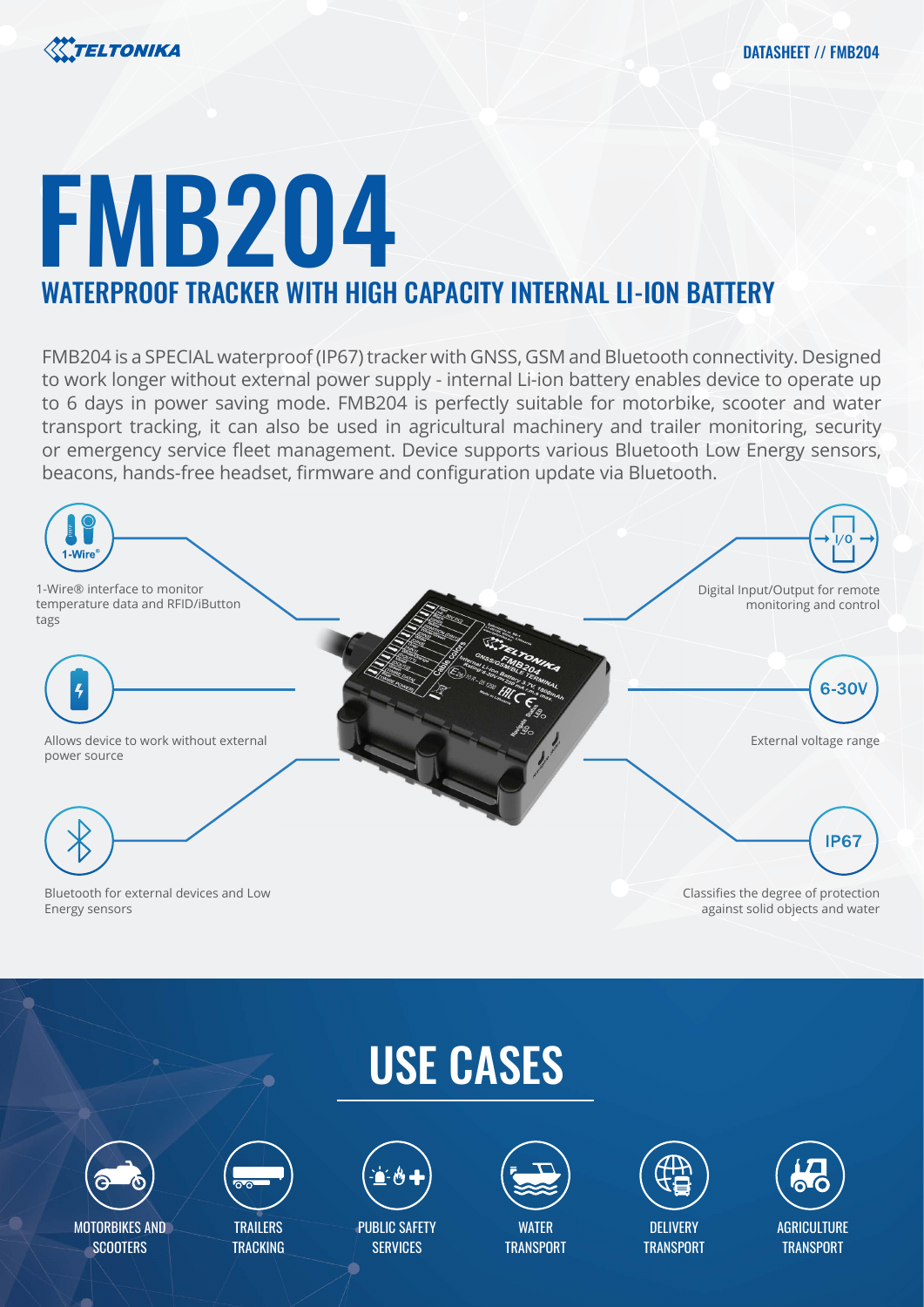





### **Module**

| Name                          | Teltonika TM2500                                                                                                  |
|-------------------------------|-------------------------------------------------------------------------------------------------------------------|
| Technology                    | GSM/GPRS/GPS/BLUETOOTH                                                                                            |
| <b>GNSS</b>                   |                                                                                                                   |
| <b>GNSS</b>                   | GPS, GLONASS, GALILEO, BEIDOU, SBAS, QZSS, DGPS, AGPS                                                             |
| Receiver                      | 33 channel                                                                                                        |
| Tracking sensitivity          | $-165$ dBM                                                                                                        |
| Accuracy                      | $<$ 3 m                                                                                                           |
| Hot start                     | < 1 s                                                                                                             |
| Warm start                    | < 25s                                                                                                             |
| Cold start                    | < 35 s                                                                                                            |
| <b>Cellular</b>               |                                                                                                                   |
| Technology                    | GSM                                                                                                               |
| 2G bands                      | Quad-band 850 / 900 / 1800 / 1900 MHz                                                                             |
| Data transfer                 | GPRS Multi-Slot Class 12 (up to 240 kbps), GPRS Mobile Station Class B                                            |
| Data support                  | SMS (text/data)                                                                                                   |
| <b>Power</b>                  |                                                                                                                   |
| Input voltage range           | 6 - 30 V DC with overvoltage protection                                                                           |
| Internal Back-up battery      | 1800 mAh Li-Ion battery (6.66 Wh)                                                                                 |
| <b>Bluetooth</b>              |                                                                                                                   |
| Specification                 | $4.0 + LE$                                                                                                        |
| Supported peripherals         | Temperature and Humidity sensor, Headset, OBDII dongle, Inateck Barcode Scanner,<br>Universal BLE sensors support |
| <b>Physical specification</b> |                                                                                                                   |
| <b>Dimensions</b>             | 72.5 x 73 x 27.3 mm (L x W x H)                                                                                   |
| Weight                        | 205 g                                                                                                             |